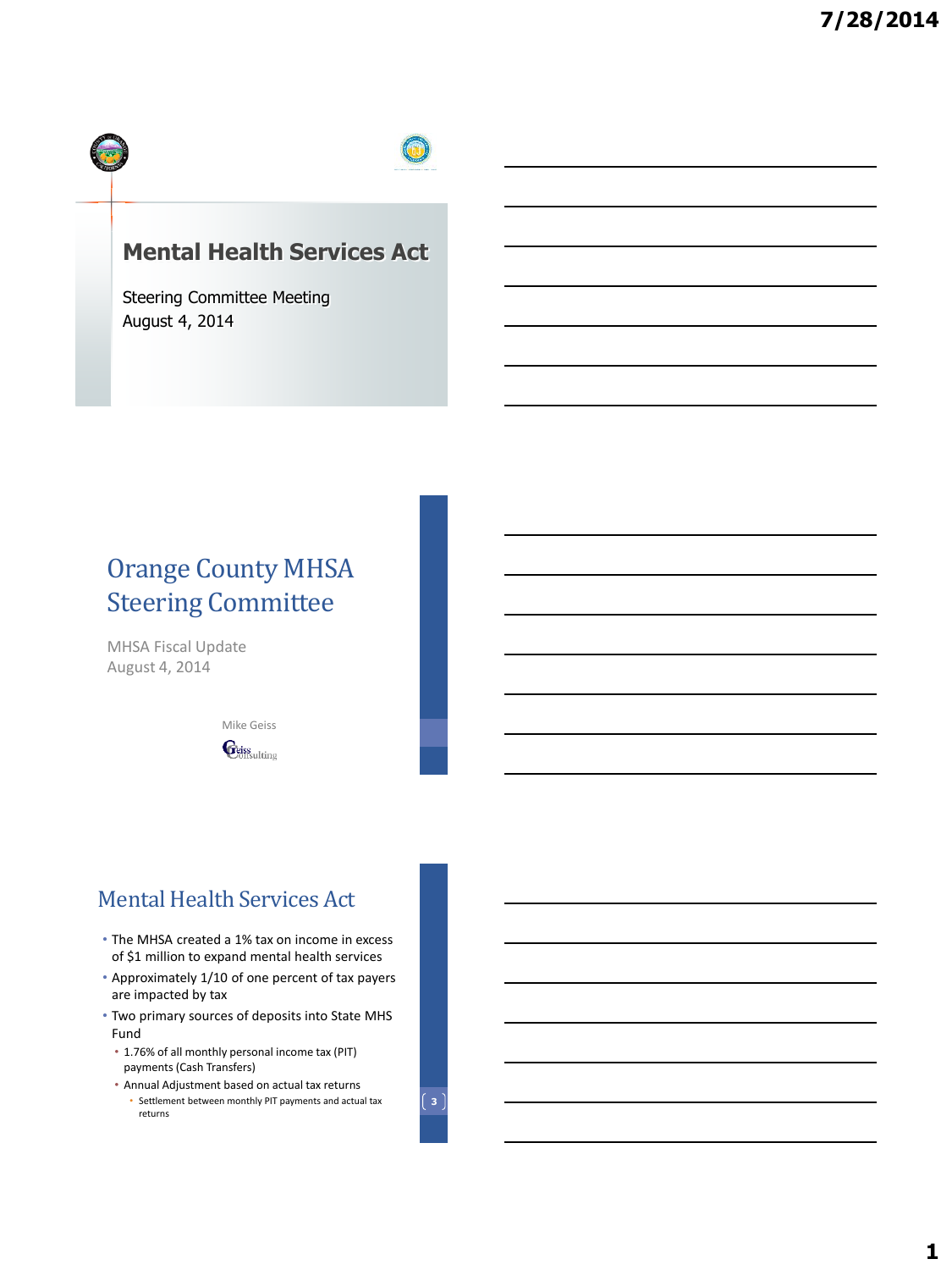## Mental Health Services Act

- Cash Transfers are largest in months with quarterly tax payments and year end tax payments • January, April, June and September
- Annual Adjustments are incredibly volatile
- Two year lag
- Known by March 15th
- Deposited on July 1st
- Funds distributed to counties monthly based on unspent and unreserved monies in State MHS Fund at end of prior month
	- Counties receive one amount not identified by component • Orange County receives approximately 8.1% of statewide MHSA distributions **4**

### MHSA Estimated Revenues

- FY14/15 May Budget Revision is primary source for projections
- Approximately 15% of FY12/13 Component Funding is estimated to be from prior year State MHS Fund deposits
- FY13/14 Budget increased State share of MHSA funding from 3.5% to 5%
	- Assist in funding the Investment in Mental Health Wellness Act of 2013

### MHSA Estimated Revenues

- January, 2013 total Personal Income Tax Collections were significantly higher than anticipated
	- Due to primarily higher than anticipated 2012 estimated tax payments
	- Proposition 30 created three higher income tax brackets for families with taxable income above \$500,000 retroactive to 2012
	- Reduced Federal tax rates expired at the end of 2012 increasing taxes for dividend income and capital gains in 2013
- State tax law change does not impact amount earned in State MHS Fund
- Increases cash transfers but decreases annual adjustment
- Federal tax law change may marginally impact amount earned in State MHS Fund **6 6 6**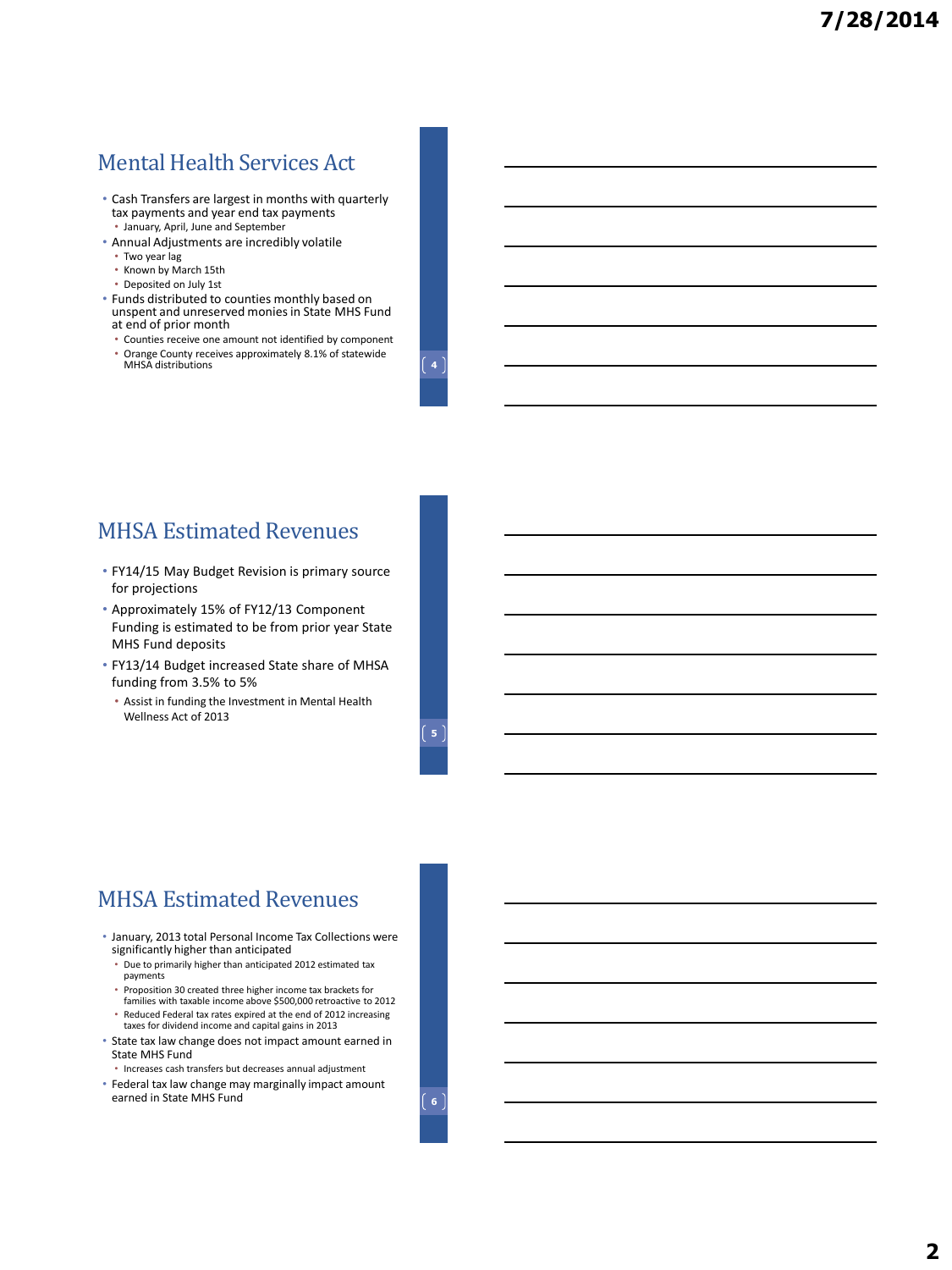### MHSA Revenues

(Dollars in Millions)

**MHSA Estimated Revenues (Cash Basis-Millions of Dollars)**

|                   | <b>Fiscal Year</b> |                  |           |         |                     |           |  |  |
|-------------------|--------------------|------------------|-----------|---------|---------------------|-----------|--|--|
|                   | Actual             | <b>Estimated</b> |           |         |                     |           |  |  |
|                   | 11/12              | 12/13            | 13/14     | 14/15   | 15/16               | 16/17     |  |  |
| Cash Transfers    | \$910.0            | \$1,204.0        | \$1,189.0 |         | \$1,263.0 \$1,329.9 | \$1,396.4 |  |  |
| Annual Adiustment | (S64.5)            | \$157.0          | \$153.5   | \$479.8 | \$183.0             | \$230.0   |  |  |
| Interest          | \$2.4              | \$0.7            | \$1.2     | \$1.0   | \$1.0               | \$1.0     |  |  |
| Total             | \$847.9            | \$1,361.7        | \$1,343.7 |         | \$1,743.8 \$1,513.9 | \$1,627.4 |  |  |

 $\left( \,$  7  $\right)$ 

### Orange County MHSA Component Funding (Dollars in Millions)

**Orange County MHSA Estimated Component Funding (Millions of Dollars)**

|                                                                                                    | <b>Fiscal Year</b> |         |                  |         |         |  |  |  |
|----------------------------------------------------------------------------------------------------|--------------------|---------|------------------|---------|---------|--|--|--|
|                                                                                                    | Actual             |         | <b>Estimated</b> |         |         |  |  |  |
|                                                                                                    | 12/13              | 13/14   | 14/15            | 15/16   | 16/17   |  |  |  |
| CSS                                                                                                | \$96.9             | \$75.3  | \$99.7           | \$86.4  | \$93.0  |  |  |  |
| PFI                                                                                                | \$25.9             | \$20.1  | \$26.6           | \$23.0  | \$24.8  |  |  |  |
| Innovation <sup>a/</sup>                                                                           | \$6.5              | \$5.0   | \$6.6            | \$5.7   | \$6.1   |  |  |  |
| Total                                                                                              | \$129.3            | \$100.4 | \$132.9          | \$115.1 | \$123.9 |  |  |  |
| a/ 5% of the total funding must be utilized for innovative programs (W&I Code Section 5892(a)(6)). |                    |         |                  |         |         |  |  |  |

a/ 5% of the total funding must be utilized for innovative programs (W&I Code Section 5892(a)(6)). Chart assumes entire 5% funded with CSS.

**8**

### Orange County MHSA Component Funding (Dollars in Millions)





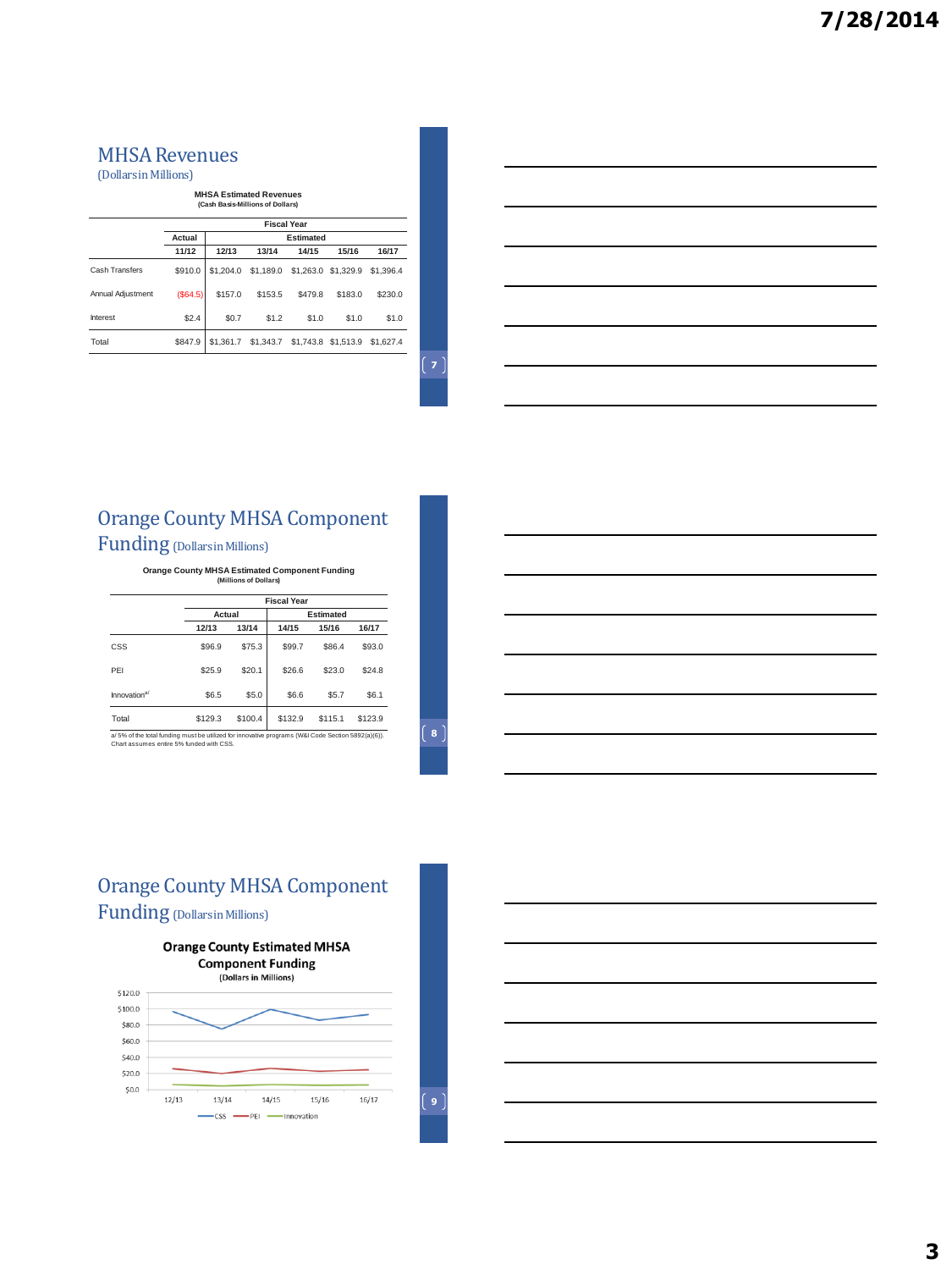### MHSA Fiscal Planning

- Three Year Integrated Plan beginning in FY14/15
- Act allows CSS to be transferred to WET, CF/TN and/or PR • Orange County began to transfer CSS to WET in FY13/14 and plans to continue through Three Year Plan
	- Anticipate CF/TN fully expended by FY16/17
	- Funding level of PR is probably sufficient
- Amount of component funding is not guaranteed • State considering update to individual county allocation percentages in FY15/16

• Use tools provided in MHSA to manage funding • Funds still subject to reversion if not spent within specified time

• Cash flow varies during the fiscal year • 40% of MHSA cash transfers received in last three months of fiscal year

**10**

### Other Community Mental Health Funding

• 1991 Realignment

FY13/14 growth

period

- Mental Health guaranteed minimum level of funding
- Orange County has a minimum base of \$67.3 million beginning in FY12/13 • Includes VLF Collection
- Don't anticipate any additional growth until at least FY14/15
	- FY14/15 growth won't be available until probably October, 2015 • Orange County's estimated share of growth is estimated to be \$5 million to \$6 million per year
- Orange County received approximately \$600,000 in April, 2014 from FY12/13 growth in 2011 Realignment • Anticipate approximately \$300,000 in October, 2014 from

 $\boxed{11}$ 

### Other Community Mental Health Funding

#### • 2011 Realignment

- EPSDT and Managed Care included in Behavioral Health Subaccount beginning in FY12/13
- FY13/14 Orange County receives 3.16% of deposits into Behavioral Health Subaccount (\$31.2 million)
	- EPSDT
	- Mental Health Managed Care
	- Substance Use Disorders
- Don't anticipate much additional growth until FY14/15
	- Growth not known until October, 2015
	- State has indicated first priority for growth is federal entitlement programs

**12**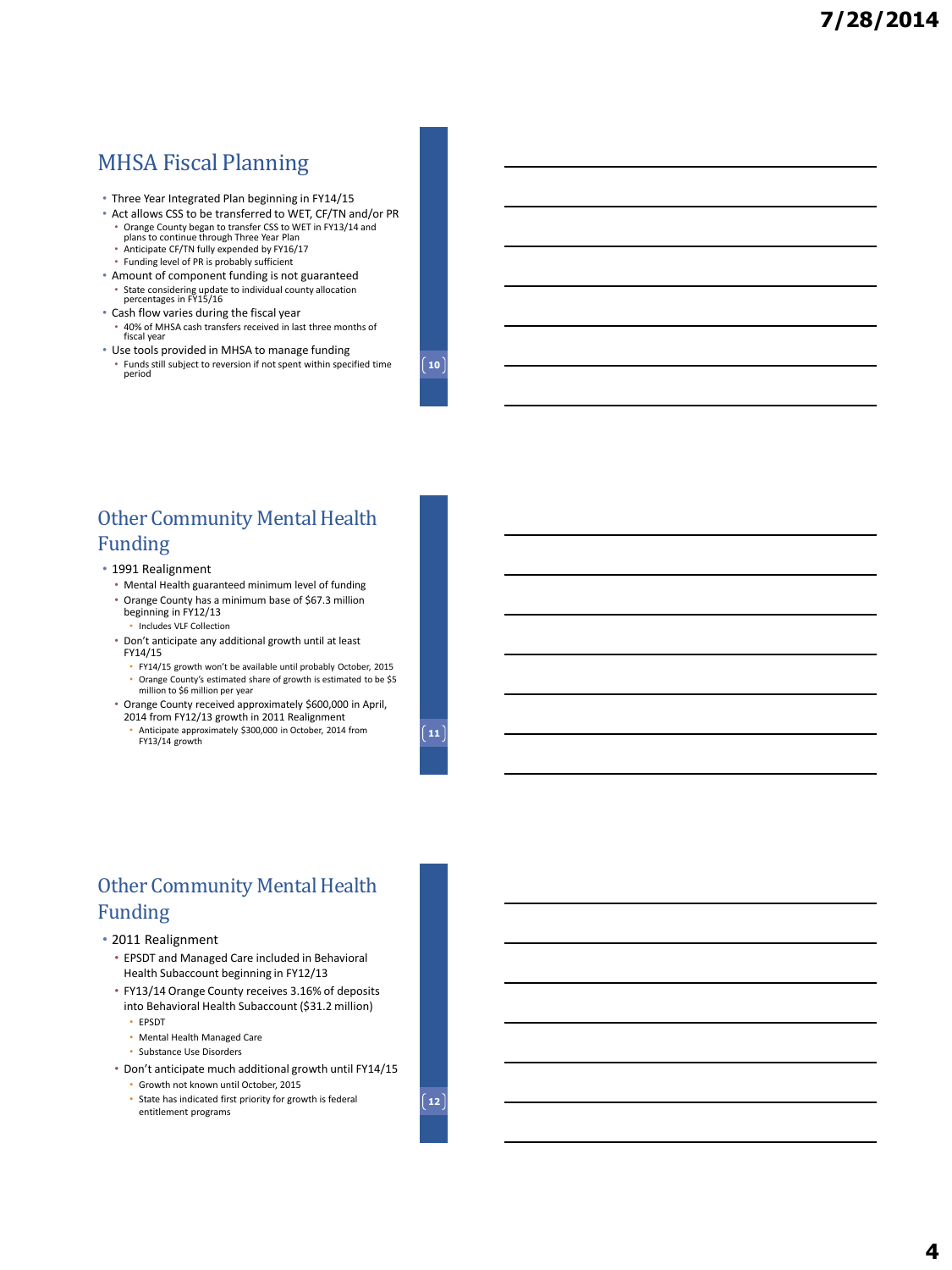### Medi-Cal Program Changes

- Supplemental Payment State Plan Amendment
- Will allow counties to voluntarily claim for Certified Public Expenditures above the SMAs
- Implementation of Federal Affordable Care Act (ACA) in January, 2014
- Behavioral health services required under ACA
- Counties can contract with health plans to be part of the provider network for persons with mild to moderate behavioral health care needs
- Different than Medi-Cal Specialty Mental Health Services

**13**

## Medi-Cal Program Changes

- Counties looking towards new federal reimbursement system in future
- Current claims-based, minutes of service system with modes and service functions not sustainable
- Probably move to capitated payments within next several years
	- County Mental Health Plan would receive federal payments based on the number of Medi-Cal beneficiaries in the county
- State looking to implement a Federal 1115 Demonstration Waiver for Drug/Medi-Cal services

**14**

### Opportunities and Challenges

- Majority of community mental health funding still driven by economy and not demand for services
- Counties being given more flexibility in return for increased responsibility and risk
	- MHSA
	- 2011 Realignment
- Affordable Care Act began in January, 2014
- Potential new federal reimbursement system could provide increased flexibility as well as additional risk to counties
- Continued integration of behavioral health services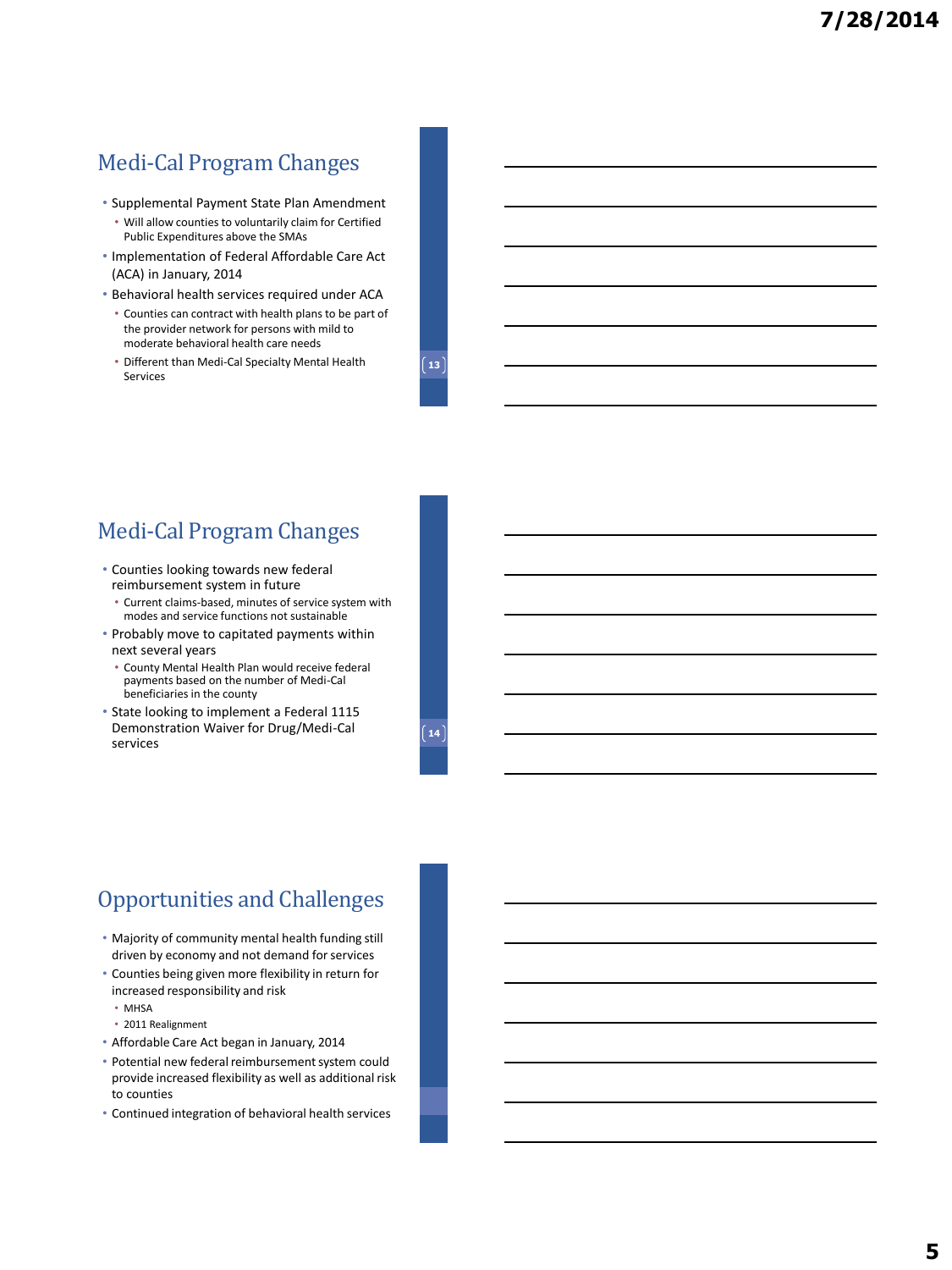**Break**

## **MHSA FY 14/15 Program Updates**

Mary Hale, Behavioral Health Director Annette Mugrditchian, Adult and Older Adult Director

# Innovations Round 3 Planning Process

**Dr. Jeff Nagel, MHSA Coordinator Gerry Aguirre, Innovations Coordinator**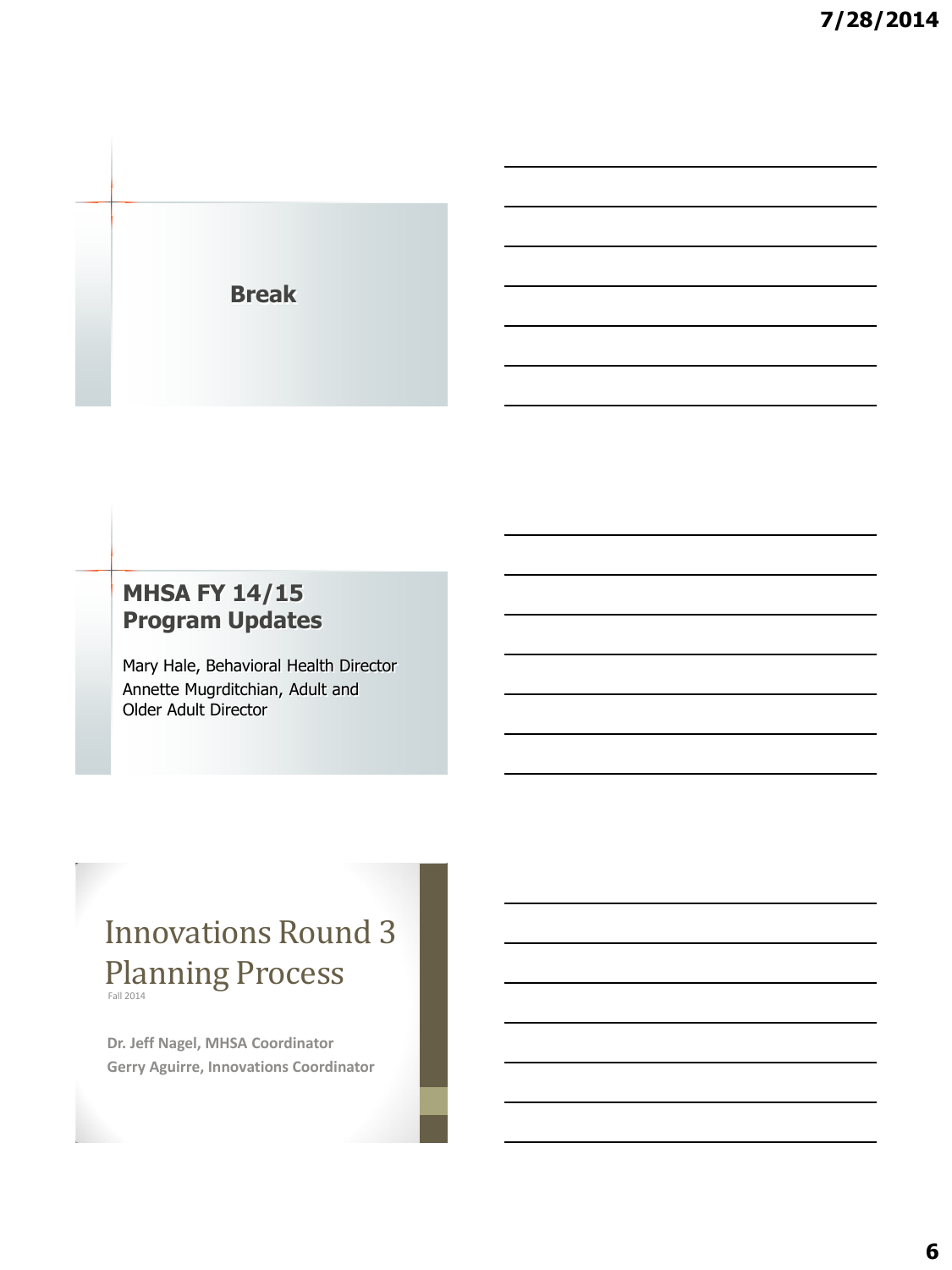## FAQs

- 1. An Innovation project is defined as one that contributes to learning rather than a primary focus of providing service.
- Must contribute to learning in one or more of the following ways
	- Introduce a new mental health practice/approach
	- Makes a change to an existing mental health practice/approach
	- Introduces a new application to the mental health system of a promising community driven practice/approach
- For Round 3 of Innovation Projects, there are approximately \$8 million.

# Planning Process

### •**August**

•Dates/locations will be determined to have the most representatives come out

• Looking at having 1 focus group in each of the 5 supervisorial districts.

### • **September**

- Marketing the focus group locations
- •Hold initial focus group with individuals working in the field

# Planning Process (continued)

### • **October**

- Conduct the 5 focus groups throughout Orange County
- Begin holding Technical Assistance Workshops (in order to help writers fully develop their ideas)

### • **November/December**

• Continue with TA meetings

• Have all new Innovation ideas written and submitted prior to December 1st.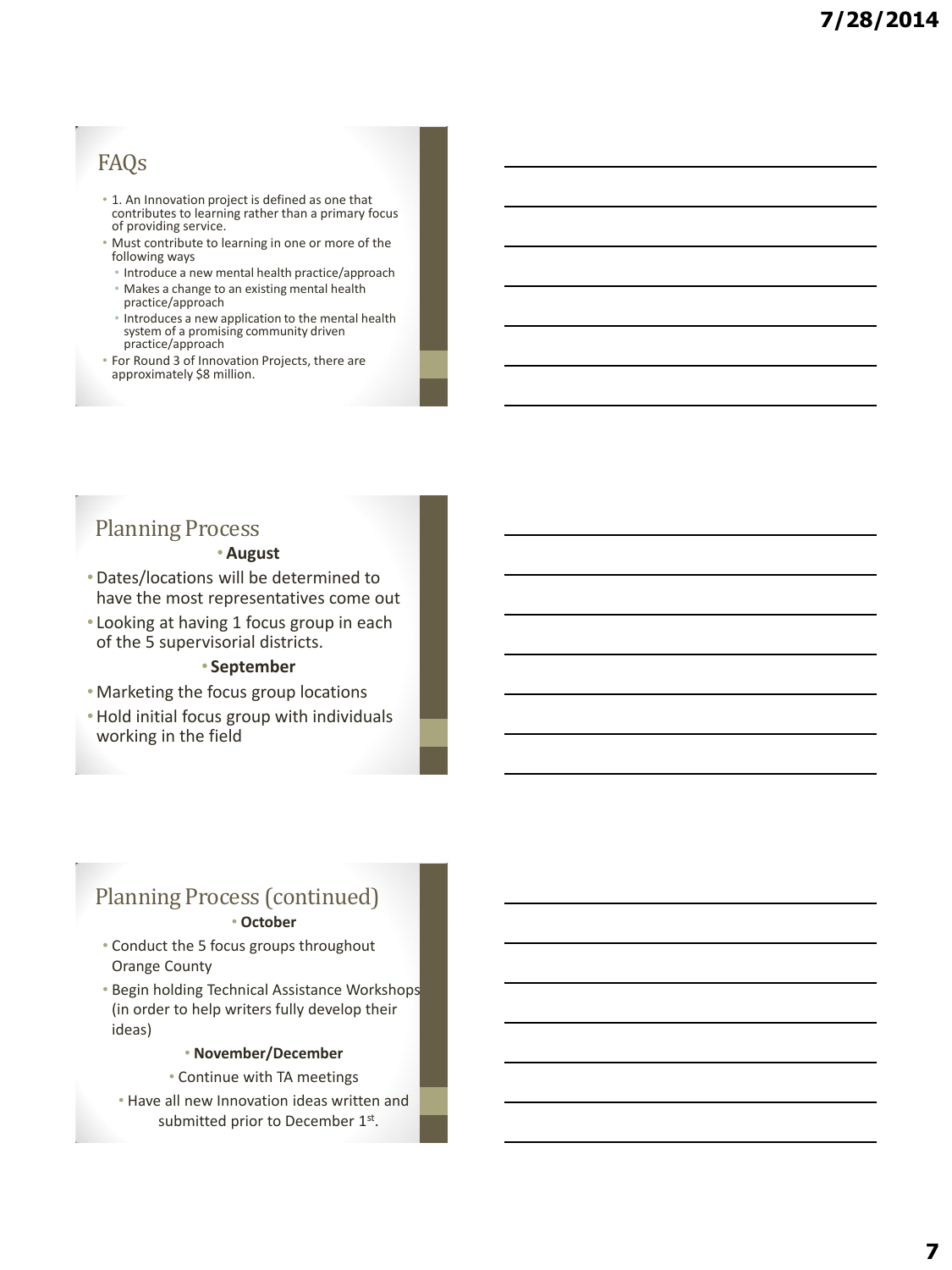# Things to Remember

- Submitting a completed Innovation Form does not mean that it will be vetted and voted on by the Subcommittees/Steering Committee.
- If a project idea is voted on, it does not mean that the author/organization will be in charge of it. The implementation is determined by HCA.
- Budget information is needed to have a completed form. Technical Assistance will be provided to help with this part.
- The Oversight and Accountability Commission has the final say in any project.

# Things to get Started

- Start thinking of potential Innovative ideas, and researching to make sure they aren't currently being done elsewhere.
- Continue checking the MHSA website or ask to have your email added to the interested party distribution list to find when the focus groups and technical assistance workshops will be available.

### **Community Action Advisory Committee Update**

Denise Cuellar, CAAC President